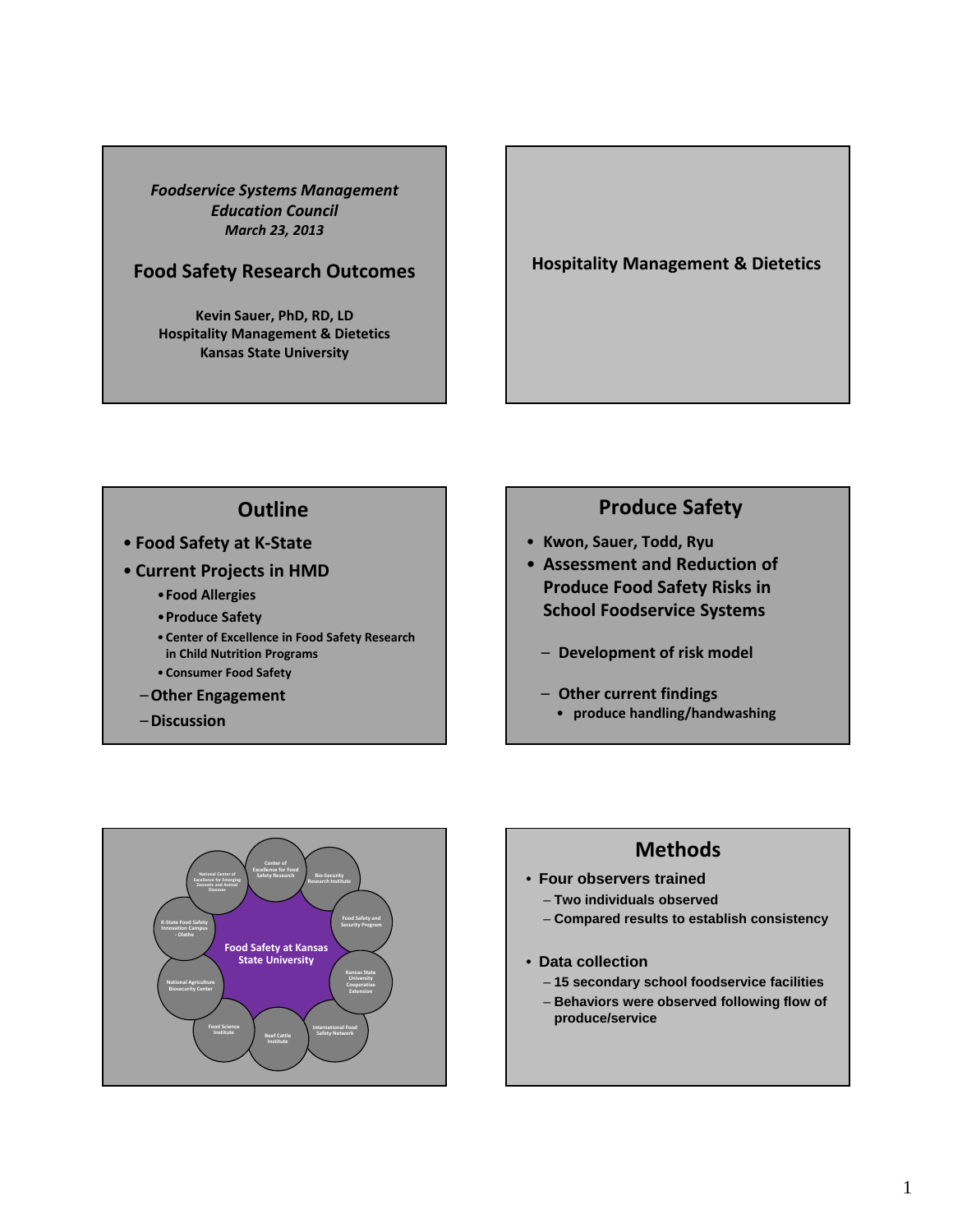| Time | Personnel                                 | Occasion                                                                                                                               |                                                                                                                                                                                                |  |  |
|------|-------------------------------------------|----------------------------------------------------------------------------------------------------------------------------------------|------------------------------------------------------------------------------------------------------------------------------------------------------------------------------------------------|--|--|
|      |                                           | <b>Personal Hygiene</b><br>AFT touching bare skin<br>AFT touching clothing<br>AFT coughing, sneezing<br>Ω<br>o<br>AFT eating, drinking | <b>Food Preparation</b><br><b>BEF</b> food production<br>o<br>BEF handling different food<br>o<br>Switching raw food to RTE food<br>о<br>о<br>BEF putting gloves on<br>о<br>After handling PHF |  |  |
|      | Task<br>Production<br>Service<br>Clean up | Cleaning<br>AFT cleaning equip/<br>o<br>utensils<br>AFT handling soiled<br>□<br>equip/utensils<br><b>AFT</b> cleaning<br>o             | Other<br>When changing tasks<br>o<br>AFT handling money<br>o<br>AFT touching equip, doors, etc.<br>□<br>п<br>Other:                                                                            |  |  |

|                                   | <b>Occasions Needing Handwashing &amp;</b> |                      |             |  |
|-----------------------------------|--------------------------------------------|----------------------|-------------|--|
|                                   | <b>Observation</b>                         |                      |             |  |
| <b>Occasions</b>                  | <b>Hand</b><br>washed                      | <b>Not</b><br>washed | %<br>washed |  |
| Before putting gloves on          | 66                                         | 150                  | 30.6        |  |
| When changing tasks               | 62                                         | 123                  | 33.5        |  |
| After handling soiled equip/doors | 11                                         | 74                   | 12.9        |  |
| Before handling different food    | 15                                         | 30                   | 33.3        |  |
| Before starting food production   | 25                                         | 17                   | 59.5        |  |

After cleaning utensils/equipment 8 10 44.4 After eating and/or drinking 198 4 66.7 Switching from raw food to RTE food 0 10 0.0 After touching bare skin and the control of the 4 0.0 After handling TCS food 4 0 100.0





### **Results**

- **Handwashing was necessary upon 460 occasions observed**
	- **320 production tasks**
	- **128 service tasks**
	- **12 cleaning tasks**
- **Only 145 occasions (31.5%) employees washed their hands**
	- **The total exceeds 145 due to multiple occasion codes**

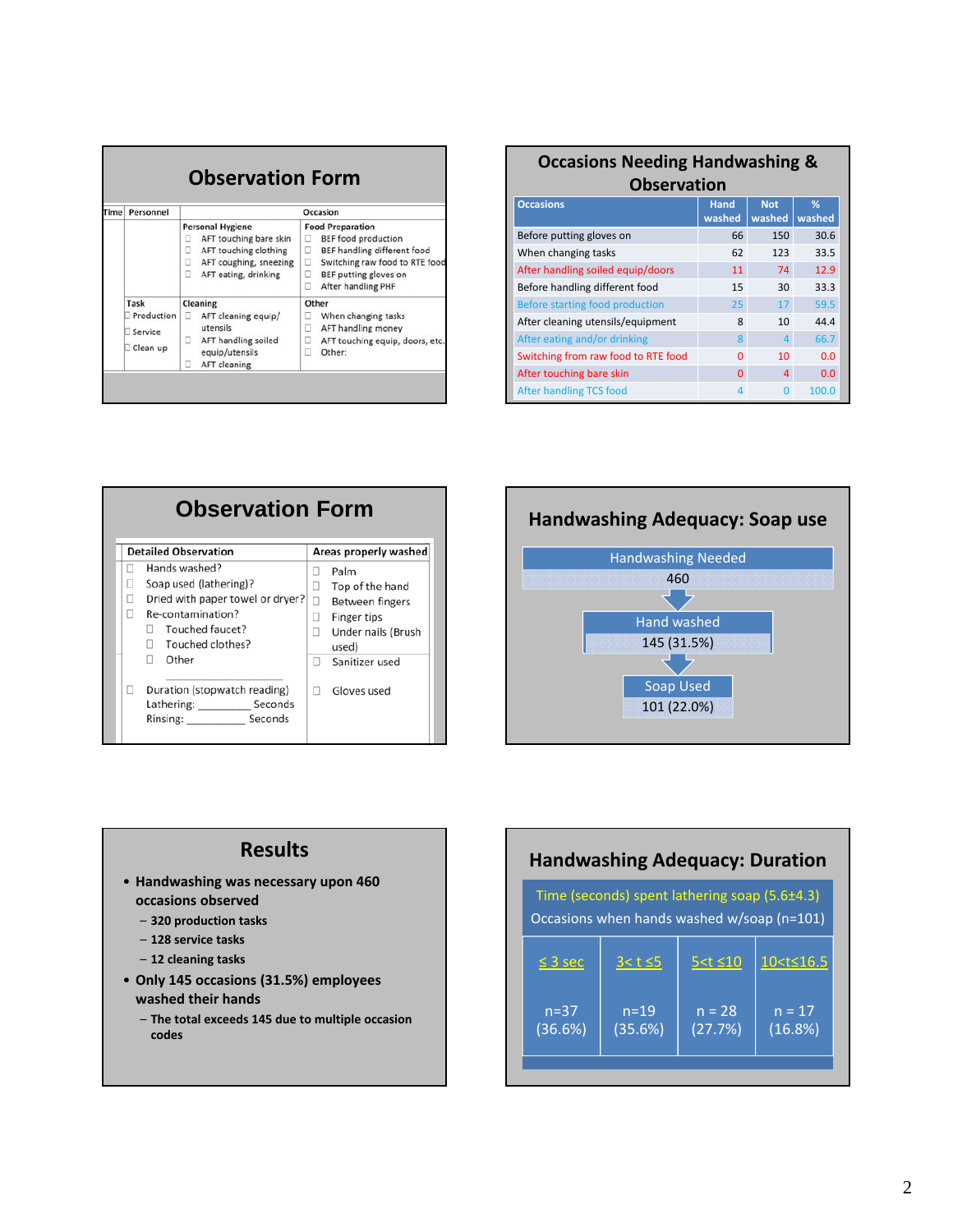# **Summary**

- **Lack of proper handwashing at school foodservice facilities**
- **460 instances where handwashing was necessary** 
	- **Handwashing using soap: 101 times**
	- **Washing between fingers: 34 times**
	- **Lathering time: 5.6±4.3 seconds** • **Total time 10.8±5.2 seconds**

### **NAQUO be Center of Excellence for**<br>**COD SAFETY RESEARCH IN:**<br>CHILD NUTTURN PROCEAME

*The Center of Excellence for FOOD SAFETY RESEARCH IN CHILD NUTRITION PROGRAMS*

*Mission :* **Seek science‐based solutions to problems impacting food safety in Child Nutrition Programs across the U.S.**

# **Implications**

- **Handwashing should be part of the food safety culture**
- *Know* **to wash hands and** *perceive* **it is important, but…**
	- **motivation continues to be a challenge**

#### $\mu$  do the **Research & Support Team** The Center of Excellence for<br>FOOD SAFETY RESEARCH IN

- **Dr. Kevin Roberts**
- **Dr. Carol Shanklin, RD**
- **Dr. Junehee Kwon, RD**
- **Dr. Jeannie Sneed, RD**
- **Dr. Fadi Aramouni**
- **Kerri Cole, Coordinator**
- **Graduate Students**
- **Undergraduate Research Scholar**
- **Me**

# **Food Allergies**

- **Sauer & Kwon**
- **USDA Challenge Grant –** *Advancing Food Allergy Training for Hospitality & Dietetics Students using Storytelling*
- 
- **Other Findings –**
	- **25 consumers (17 previous FA reactions)**
	- **Chain vs. Independent Restaurant, loyalty**
- **Staff awareness, ingredients** • **Food allergies/Schools**

# $U$ C Quo

### **Overview**

- **Established at K‐State in April 2011 as a result of a food safety initiative of the Secretary of the Agriculture**
- **Funded by USDA Food and Nutrition Service at \$1.6 million for two years; additional two year funding approved**
- **Work with NFSMI to link research findings with educational resources**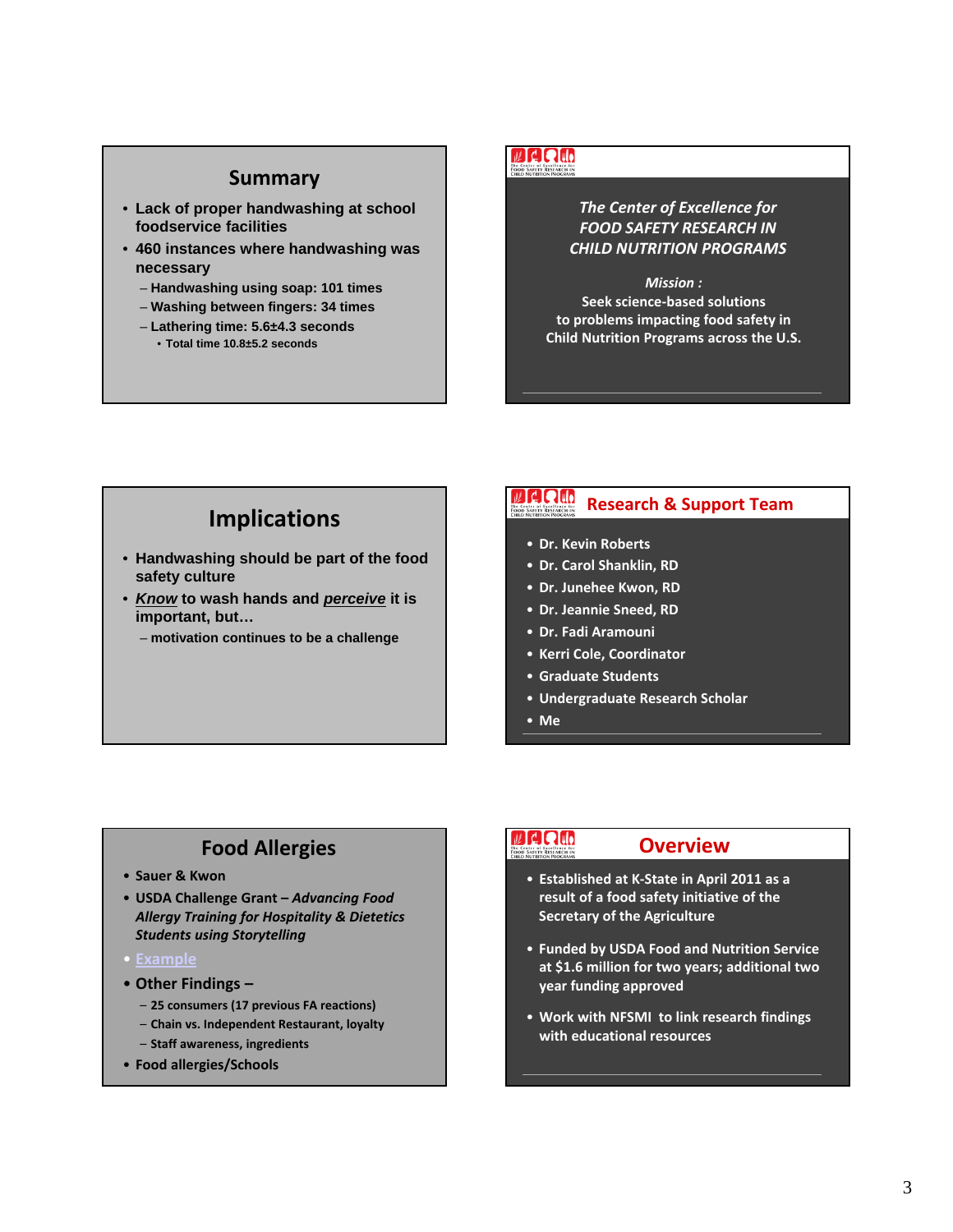

### **DRAN Background** he Center of Excellence for<br>OOD SAFETY RESEARCH IN • **School lunches ‐ 31 million children every school day under the federally funded National School Lunch Program (FNS, 2011).** • **From 1973 – 1997, 604 foodborne disease outbreaks were reported in U.S. schools, a median of 25 per year (Daniels et al., 2002).** • **Inadequate or "slow" cooling of food prepared on school premises was ranked #3 in the top 10 factors for 298 school‐associated foodborne outbreaks from 1998 – 2006 (Pogostin et al., 2008)**

### $\n **u c u**$ **Recent Projects** The Center of Excellence for<br>FOOD SAFETY RESEARCH IN<br>CHIID NUTRITION PROCRAMS

- **Cooling Study**
- **HACCP Study**

**MARTIO** 

- **State and School Director Food Safety Program Guidance Study**
- **Hand Washing Study**
- **Health Inspection Study**



# **Cooling of Foods in School Foodservice Operations**

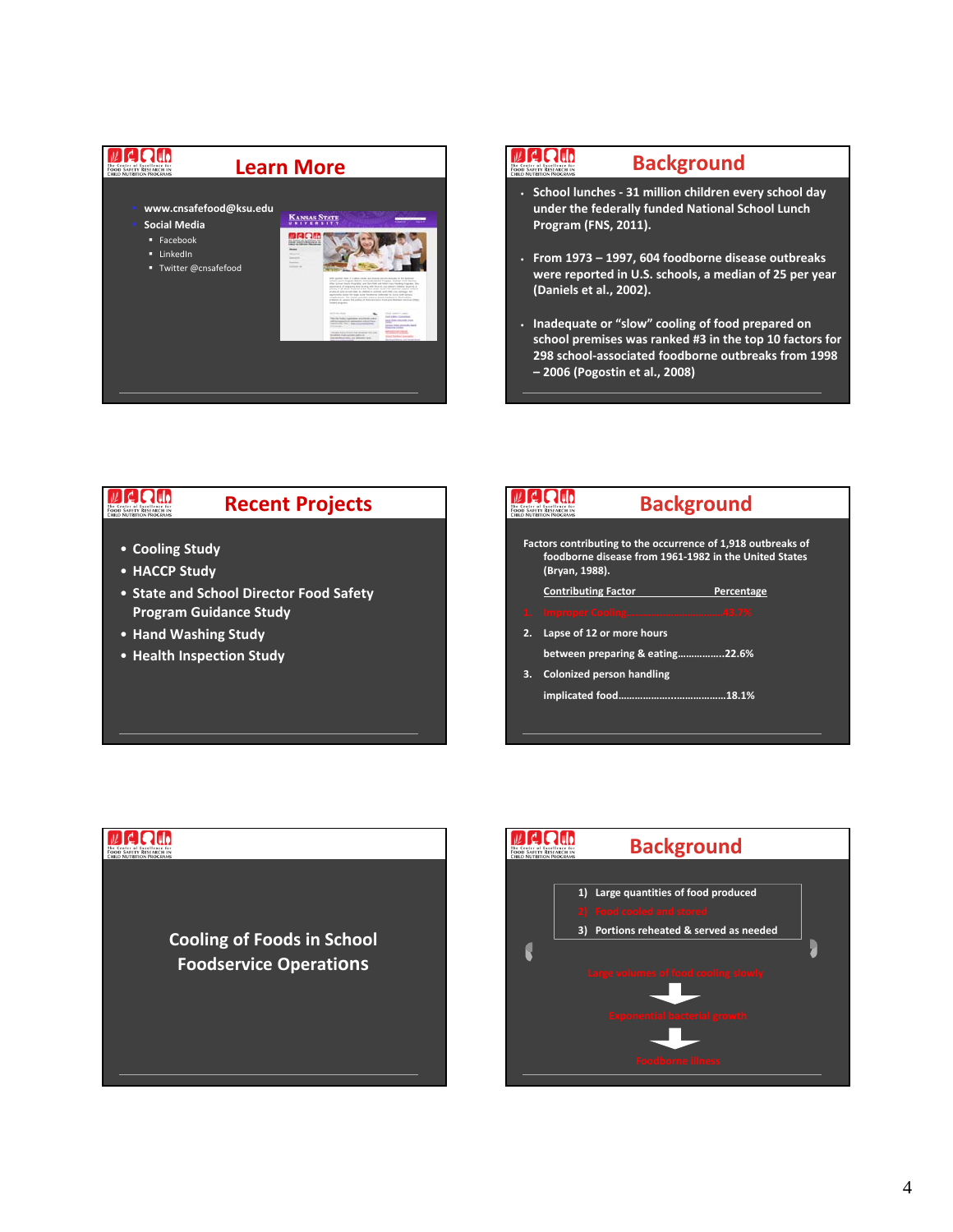### **MERTIN FDA 2009 Food Code**

- **Food and Drug Administration (FDA) 2009 Food Code ‐ Section 3‐501.14**
- **Cooked potentially hazardous food (time/temperature control for food safety) shall be cooled within 2 hours from 135°F to 70°F; and**
- **Within a total of 6 hours from 135°F to 41°F or less Food Code**



#### **DRAN Materials / Methods** he Center of Exce<br>OOD SAFETY RES

- **Cooling treatments tested:**
	- **Walk‐in cooler (uncovered)**
- **Walk‐in cooler (uncovered) using ice bath.**
- **Walk‐in cooler (uncovered) using a chill stick (chili and tomato sauce only)**
- **Walk‐in freezer (uncovered rice excluded)**



#### $\n **Q**$   $\n **Q**$   $\n **U**$ **FDA 2009 Food Code** The Center of Excellence for<br>FOOD SAFETY RESEARCH IN

- **Food and Drug Administration (FDA) 2009 Food Code ‐ Section 3‐501.15**
- **Cooling methods specified based on type of food being cooled:**
	- **Placing food in shallow pans**
	- **Separating into smaller or thinner portions**
	- **Using rapid cooling equipment**
	- **Stirring food in containers placed in ice bath**
	- **Using containers that facilitate heat transfer**
	- **Adding ice as an ingredient**
	- **Other effective methods**

#### $M$ Clelulol **Materials / Methods** he Center of Excellence for<br>OOD SAFETY RESEARCH IN

- **University Residence Hall Kitchen**
	- **Weekends no concurrent food production**
- **Standard Foodservice Equipment**
	- **Steam Jacketed Kettle**
	- **Convection Steamer**
	- **Walk‐In Cooler & Freezer**
	- **Stainless Steel Steamtable Pans**
	- **Stockpots**
	- **Ice Machine & Chill Stick**
- **Data Logging Thermometers**



### **MARTIO Materials / Methods**

### • **Four different food products were tested:**

- **Chili con Carne with Beans (USDA D‐20)\***
- **Steamed Rice (USDA B‐03)\***
- **Beef Taco Meat (USDA D‐13)\***
- **Tomato Sauce (Meatless) (USDA G‐07)\***



**\*USDA Recipes obtained from the National Food Service Management Institute (NFSMI)**

# $U$ C Quo

### **Results**

- **Mean cooling time tables for each treatment**
	- **3 replications per treatment**
	- **Means of replicates compared with FDA 2009 Food Code standards**
- **Cooling curve graphs for each food product**
	- **Temperature (y axis) plotted over time (x axis)**
	- **Shows all data points for each cooling treatment**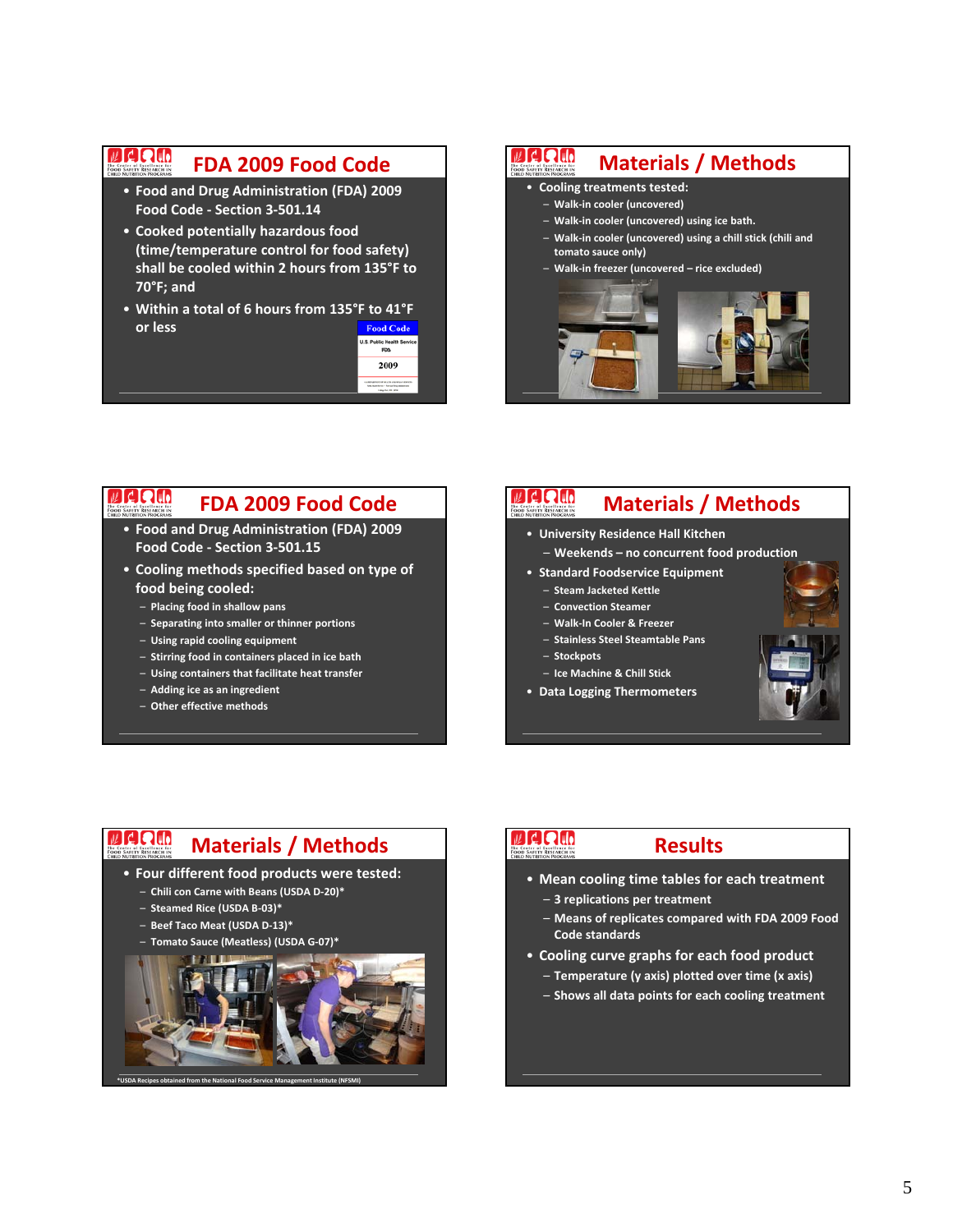### $\n **E**$ The Center of Excellence for

### **Key Findings**

- **Passive chill stick not effective**
	- **Chill sticks need (active) replacing after ice melts** – **Passive cooling practices likely to occur in schools**
	-
- **Ice bath effective for steamed rice at 2" depths** – **Not effective for chili, tomato sauce, taco meat**
	- **Rice is semi‐porous allowed for rapid cooling**
	- **Rice is not usually frozen, so effective alternative**
- **Ice bath not effective for products 3" deep**
- **Ice bath not replaced once ice had melted**
- **Melted ice actually inhibited cooling**

### **NAQUO Recommendations** he Center of Excellence for<br>OOD SAFETY RESEARCH IN

- **Active cooling should be promoted in school foodservice operations**
- **Validation of FDA Food Code Standards, microbiological growth**
- **Scratch cooking in school foodservice may require more sophisticated cooling methods**
- **Further research should be conducted on other food products and systems in school foodservice**

### $\n **u c u v**$ The Center of Excellence for

### **Key Findings**

- **Freezer effective for products 2" deep**
	- **Rice not tested, as it is not usually frozen**
	- **Feasible if there is freezer space**
	- **Smaller freezers might not be able to handle load**
	- **Products served following day need time to thaw**
- **Freezer not effective for products 3" deep**
	- **No 3" freezer treatments cooled in 2 hours from 135°F to 70°F**
	- **Some treatments did cool in 6 hours from 135°F to 41°F or less.**
	- **Must meet both FDA Food Code standards**

### $U$  d Q  $U_0$

### **2004 HACCP Guidance Document**

# **MCQUO**

# **Key Implications**

- **No refrigerator treatment effective for cooling any food product either 2" or 3" deep**
- **Did not meet FDA Food Code Guidelines** – **However, may be most used method for cooling**
- **Demonstrates need for rapid cooling methods in school foodservice operations**
- **Blast chillers are another an option, but expensive** – **Low‐cost solutions needed to cool food safely**

# $\nu$  dela

# **Background**

- **State Agency Survey**
	- **Sent to 50 state agencies**
	- **Received 26 responses**
- **District Director Survey**
	- **Sent to 2,360 school foodservice directors**
	- **2,329 delivered**
	- **296 responses not usable**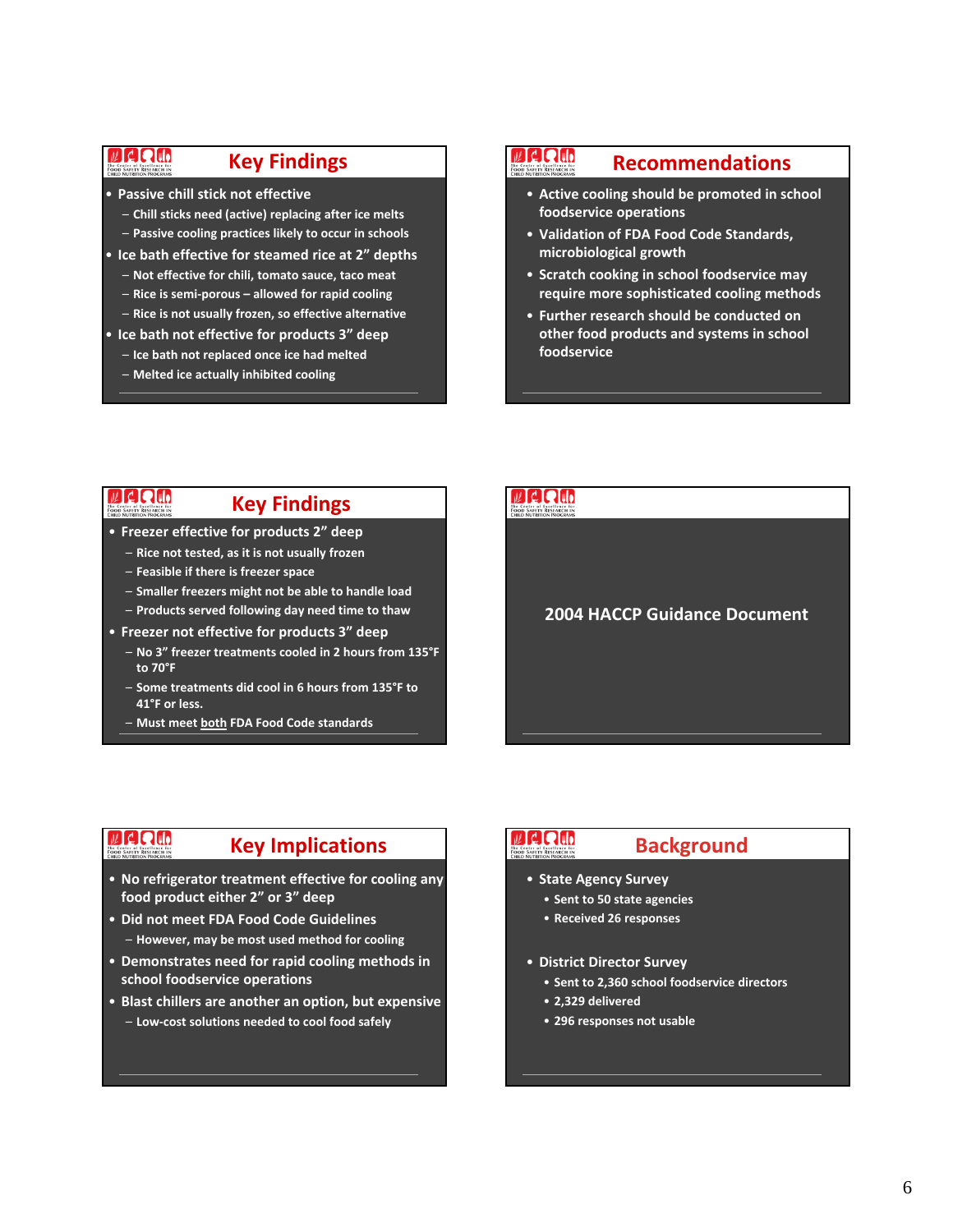#### **MARTIO State Agency Highlights** 'he Center of Excellence for<br>'OOD SAFETY RESEARCH IN

- **Use of Guidance Document**
	- **15 of the 26 respondents reported use of information and resources provided in the Guidance document**
	- **2/3 of respondents used all SOPs included in the** *Guidance* **document exactly as written**

# **District Director Highlights**

### • **Overall**

- **The majority (53.7%) of responding school district directors had less than 10 schools in their district**
- **Most (62.2%) had classified menu items into the three process categories (62.1%)**
- **Over 1/3 of the respondents had either no awareness or were only minimally aware the Healthy, Hunger Free Kids Act included requirements for food safety**

| <b>State Agency Highlights</b>                                      |                          |                                   |                          |  |
|---------------------------------------------------------------------|--------------------------|-----------------------------------|--------------------------|--|
| Usefulness of Guidance document in completing key areas of the food |                          |                                   |                          |  |
| safety program using the process approach                           |                          |                                   |                          |  |
|                                                                     | Not at all Useful        | Frequency<br>Moderately<br>Useful | Extremely<br>Useful      |  |
| Develop procedures for documenting<br>critical limits               | $\overline{\phantom{a}}$ | $\mathbf{8}$                      | 5                        |  |
| <b>Establish monitoring procedures</b>                              | $\mathbf{1}$             | 11                                | $\overline{3}$           |  |
| Develop corrective actions                                          | $\overline{\phantom{a}}$ | 11                                | $\overline{\phantom{a}}$ |  |
| Develop appropriate record keeping<br>procedures and forms          | $\Omega$                 | $\mathbf{q}$                      | 6                        |  |
| <b>Conduct training</b>                                             | $\overline{\phantom{a}}$ | $\mathbf{q}$                      | $\Delta$                 |  |
|                                                                     |                          |                                   |                          |  |

#### $\mathbb{Z}$  deck  $\mathbb{C}$ **District Director Highlights** The Center of Excellence for<br>FOOD SAFETY RESEARCH IN

- **Use of the Guidance Document**
	- **Most school districts used the** *Guidance,* **but modified it when developing their district's food safety program (73.4%), conducting training (66.2%), and reviewing their current school programs (67.9%)**
	- **The majority of directors used the standard operating procedures exactly as written**

### **MANG State Agency Highlights**

- **NFSMI Resources**
	- **All respondents who completed the survey reported they used the SOPs from NFSMI's website**
	- **Five agencies encouraged schools to use the SOP builder, six agencies did not know it existed**
	- **Only two states used NFSMI to conduct training, while their state agency staff were unaware of available NFSMI training.**

# **District Director Highlights**

|                                                            | Frequency (%)               |                      |                            |               |
|------------------------------------------------------------|-----------------------------|----------------------|----------------------------|---------------|
| Variable                                                   | Not at all<br><b>Useful</b> | Moderately<br>Useful | Extremely<br><b>Useful</b> | Mean ± SD     |
| Develop procedures for documenting<br>critical limits      | 12(5.5)                     | 70 (32.1)            | 121 (55.5)                 | $2.5 + 0.6$   |
| <b>Establish monitoring procedures</b>                     | 9(4.1)                      | 74 (33.9)            | 118 (54.1)                 | $2.5 + 0.6$   |
| Develop corrective actions                                 | 8(3.6)                      | 77 (35.3)            | 117 (53.7)                 | $2.5 \pm 0.6$ |
| Develop appropriate record keeping<br>procedures and forms | 10(4.6)                     | 71 (32.6)            | 122 (56.0)                 | $2.5 \pm 06$  |
| <b>Conduct training</b>                                    | 19 (8.7)                    | 85 (40.0)            | 97 (44.5)                  | $7.4 + 0.7$   |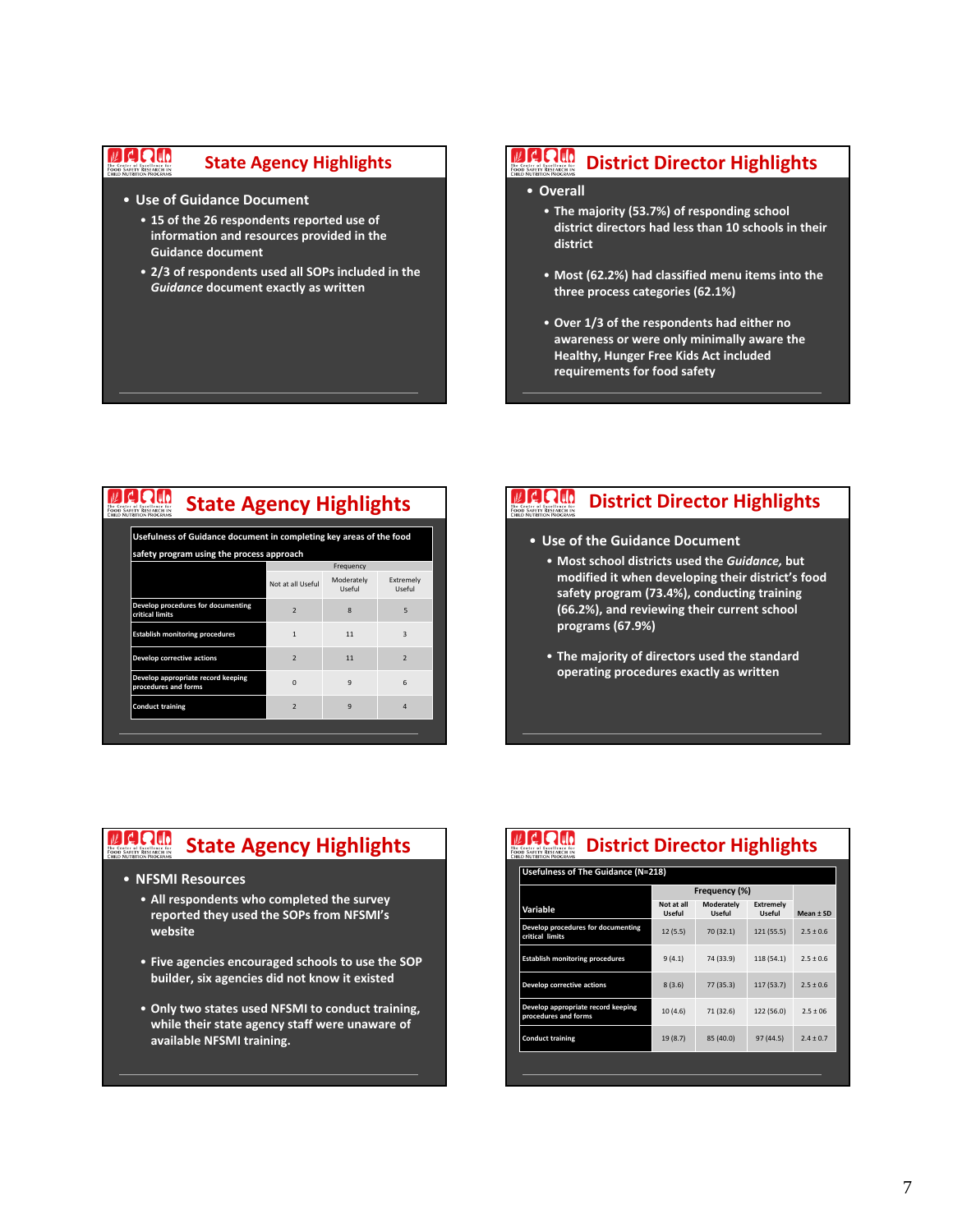### VCCCC **District Director Highlights**

- **NFSMI Resources**
	- **Approximately 60% (129) of the directors utilized SOPs downloaded from the NFSMI website**
	- **Forty‐five (20.5%) directors were unaware of this resource**
	- **Seventy five (34%) directors were unaware of** *The SOP Builder*
		- **Only 62 (28.4%) had used this resource**
	- **Most directors (171, 79.5%) responded that NFSMI had not conducted any training in their school district**



#### $\n **u c u v**$ **State Agency Highlights** The Center of Excellence for<br>FOOD SAFETY RESEARCH IN

- **Recommendations for improving the** *Guidance* **document:**
	- **SOPs need to be updated with 2009 FDA Food Code requirements, e.g. minimum cook temperatures, etc.**
	- **A streamlined version is needed for charter schools or small schools that use a caterer or purchase vended meals**
	- **Clearer guidance on conducting a hazard analysis, including what to look for, how to identify hazards, etc.**

#### $U$  do  $U$ **Background Information** The Center of Excellence for<br>FOOD SAFETY RESEARCH IN:<br>Cuito Nutrotton Boogh Life

• **Bathrooms observed ‐ closest in proximity to lunch room**

### **DRAM State Agency Highlights**

- **Recommendations for improving the** *Guidance* **document:**
	- **Make the document interactive, allowing user to update, change, and/or type in additional information, then save, and print as needed?**
	- **Offer other ways to effectively monitor critical control points (e.g., use of invoices as receiving logs).**

|                                                      | <b>School Sample Carle Humber</b>                    |                                                               | <b>Take</b>                                                      |  |
|------------------------------------------------------|------------------------------------------------------|---------------------------------------------------------------|------------------------------------------------------------------|--|
|                                                      |                                                      |                                                               |                                                                  |  |
| Retteress \$1.                                       | T Male or C Female                                   | Reference #2                                                  | □ Mature □ Female                                                |  |
| <b>Standard Band area</b>                            |                                                      | <b>Translate of based sinks:</b>                              |                                                                  |  |
| <b>Number of stop dispensers</b>                     |                                                      | <b>Number of song dispensers</b>                              |                                                                  |  |
|                                                      | <b>Hunder of sing dispenses with product</b>         | Number of sing illigement with product                        |                                                                  |  |
| Fawerin                                              | <b>Fauret Hender</b>                                 | <b>Laures</b>                                                 | <b>Faunt Haruler</b>                                             |  |
| Antonio II                                           | D High II                                            |                                                               |                                                                  |  |
| News 1                                               | C double in                                          | November 1<br>If wood imposter itsilig: ?                     | C dealers 1                                                      |  |
|                                                      |                                                      | 40 reconst temperature reading: ______7                       |                                                                  |  |
| <b>Sonia Auxiliative:</b><br>$\Box$ for $w \Box$ for | <b>Lookins Australia</b><br>$\Box$ for at $\Box$ for | <b>Song Available</b><br>$\Box$ We are $\Box$ Not             | <b>Lenthan Available:</b><br>$\square$ for at $\square$ for      |  |
| <b>Paper Towards</b>                                 | Air Drum                                             | <b><i>Paper Towelro</i></b>                                   | Air Dryer:                                                       |  |
| Australia ?                                          | Available?                                           | Available?                                                    | Available!                                                       |  |
| $\square$ No. $\square$ Am $\sigma$                  | Div Days<br>De Dennis   De Dennis                    |                                                               | $\Box w \ \Box w = \ \Box w \ \Box w =$<br>De Denne J De Denne J |  |
| <b>Exit door</b>                                     | Chief Chevde Chief Cheber                            | <b>Exit door!</b>                                             | Chief Chande Chun plan Chiefer                                   |  |
| Prompty/signage for hand exciting<br>□ to or □ to    |                                                      | Prompts/vignage for lease wanting:<br>$\Box$ for at $\Box$ As |                                                                  |  |
| <b>OTHER COMMUNICATIONS STATE</b>                    |                                                      | CONTRACTOR COMMUNICATIONS                                     |                                                                  |  |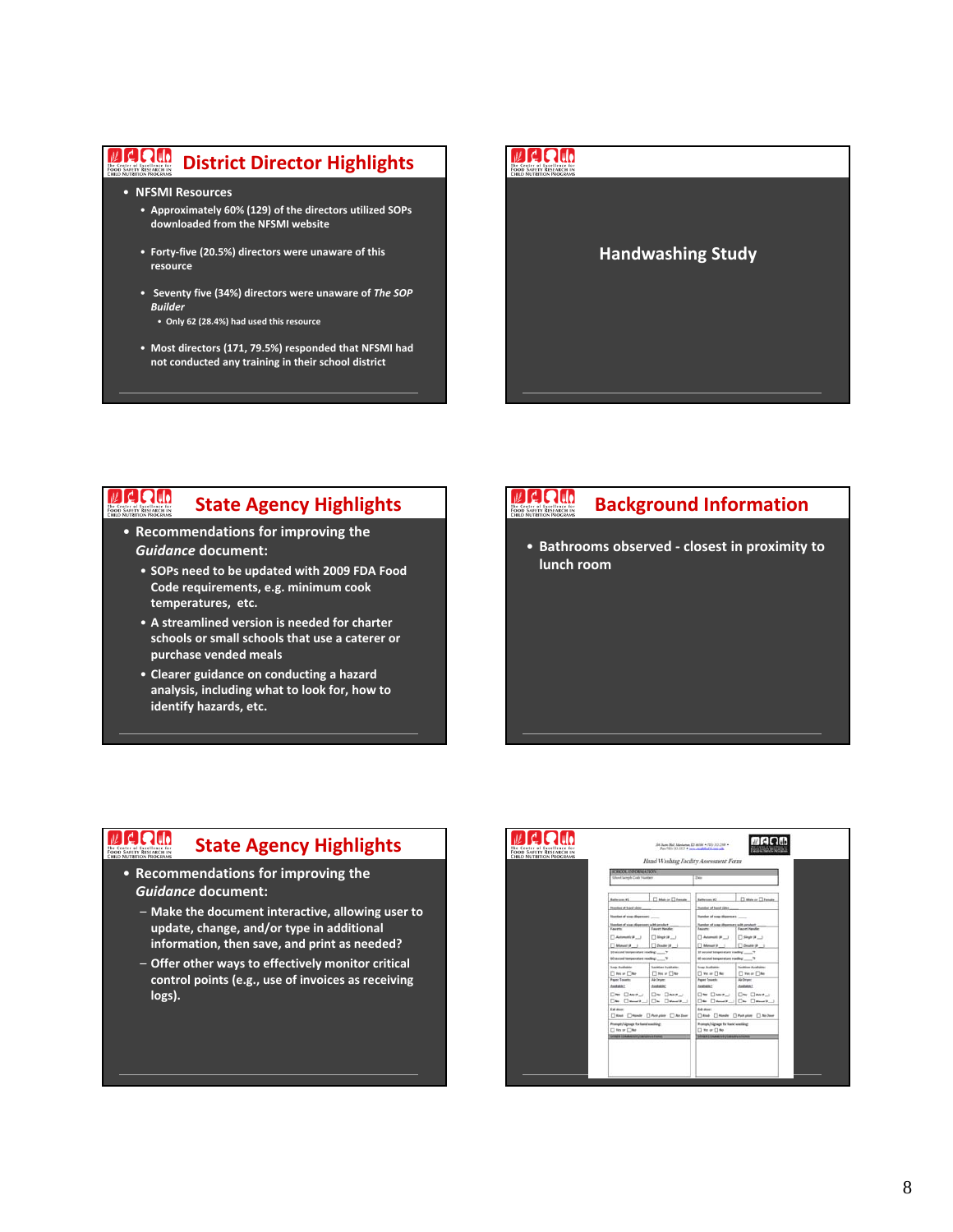### **MCQUO** The Center of Excellence for<br>FOOD SAFETY RESEARCH IN

### **Results**

- **N = 59 Bathrooms with Hand Sinks**
	- **Every bathroom contained 1 working hand sink**
	- **Most bathrooms had three sinks or less (89.8%)**
	- **Sinks per bathroom, 2.36 ± 1.14**

### $\mathbb{Z}$ Calo **Results be Center of Excellence for**<br>**COD SAFETY RESEARCH IN:**<br>CHILD NUTTURN PROCEAME • **Faucet Availability** • **Type** • **44 manual (74.6%)** • **Mean, 2.70 ± 1.19** • **16 automatic (27.1%)** • **Mean, 2.31 ± 1.66** • **One contained both** • **Single vs. Double (Manual only)** • **14 single** • **32 double** • **Two contained both**

### $\n **u c u v**$  $U$ C Quo **Results Results** The Center of Excellence for<br>FOOD SAFETY RESEARCH IN<br>CHIID NUTRITION PROCRAMS The Center of Excellence for<br>FOOD SAFETY RESEARCH IN:<br>CHILD NUTRITION PROCRAMS • **Soap dispensers** • **Temperature Readings** • **Available** • **10 seconds** • **Range, 1‐3** • **Mean, 80.76 ºF ±14.52 ˚F** • **Mean, 1.46 ± 0.54** • **60 seconds** • **Containing Product** • **Mean, 88.28 ºF ±19.34 ˚F** • **55.9% of the bathrooms had only one** • **Mean, 1.24 ± 0.63** • **10.2% of the bathrooms had none**

# **VERHI**

# **Results**

- **Soap vs. Sanitizer availability**
	- **91.5% contained soap (54 bathrooms)**
	- **5.1% contained sanitizer (3 bathrooms)**
	- **3.4% had no soap or sanitizer (2 bathrooms)**

# $\n **L**$   $\overline{C}$   $\overline{C}$   $\overline{U}$

### **Results**

- **Means of drying hands**
	- **Paper Towels**
		- **46 bathrooms containing (78%)**
		- **12% automatic; 88% manual**
	- **Air Dryer**
		- **14 bathrooms containing (23.7%)**
		- **85.7% automatic; 14.3% manual**
	- **Three had no means of drying hands**
	- **Four contained both paper towels and air dryers**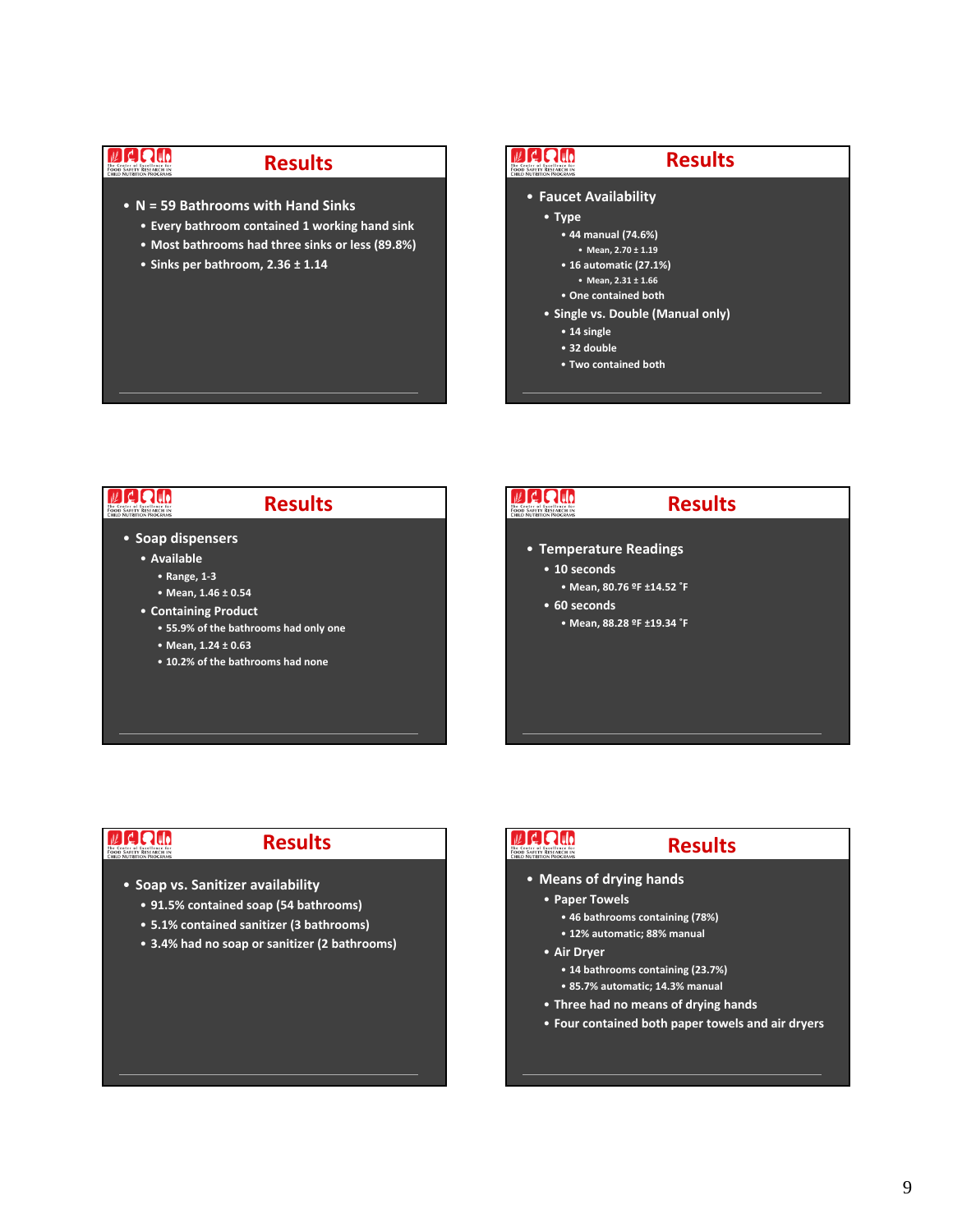



#### $\n **u c u v**$ **Results** The Center of Excellence for<br>FOOD SAFETY RESEARCH IN<br>CHIID NUTRITION PROCRAMS

• **Prompts/Signage for hand washing**

- **72.9% of bathrooms did not contain (43)**
- **27.1% of bathrooms contained (16)**

### $\n **L**$ **Inspection Violations in Schools** The Center of Excellence for<br>FOOD SAFETY RESEARCH IN<br>CHILD NUTRITION PROGRAMS

### • **Method**

- **Randomly selected three states from each USDA Geographic Region (21 states)**
- **Inspection reports from state health agency**
- **Inspection reports were tallied for violations**
- **Collapsed into common categories**
- **Compared inspection data to restaurants in three states**

### **MARIO Additional Observations**

- **Hall pass can be a source of contamination**
- **Hand washing sign was peeling off the wall and was unreadable**
- **Hand sanitizer dispenser in dining room**
- **Many spring loaded and push button faucets** • **Do they stay on long enough?**
	- **Noted that one only stayed on for 12 seconds**

### **NACIO Inspection Report Categories**

### – **Person in charge**

- **Employee health** – **Handwashing/hygiene**
- **Cleanliness**
- **Food: approved source** – **Food: protected**
- **Cooling**
- **Reheating**
- **Cooking** – **Thawing**
- **Time‐temp requirements**
- **Adequate equipment**
- **Date marking/lables** – **Thermometers/test kits**
- **Hand contact**
- **Warewashing** – **Water/ice supply**
- **Waster water/sewage**
- **Plumbing** – **Toilets**

– **Utensils** – **Wiping cloths** – **Food contact surfaces** – **Non‐food contact surfaces**

- **Premises**
- **Lighting & Ventilation** – **Garbage/recycling**
- **Pests/Animals**
- **Toxic items** – **Permits/postings**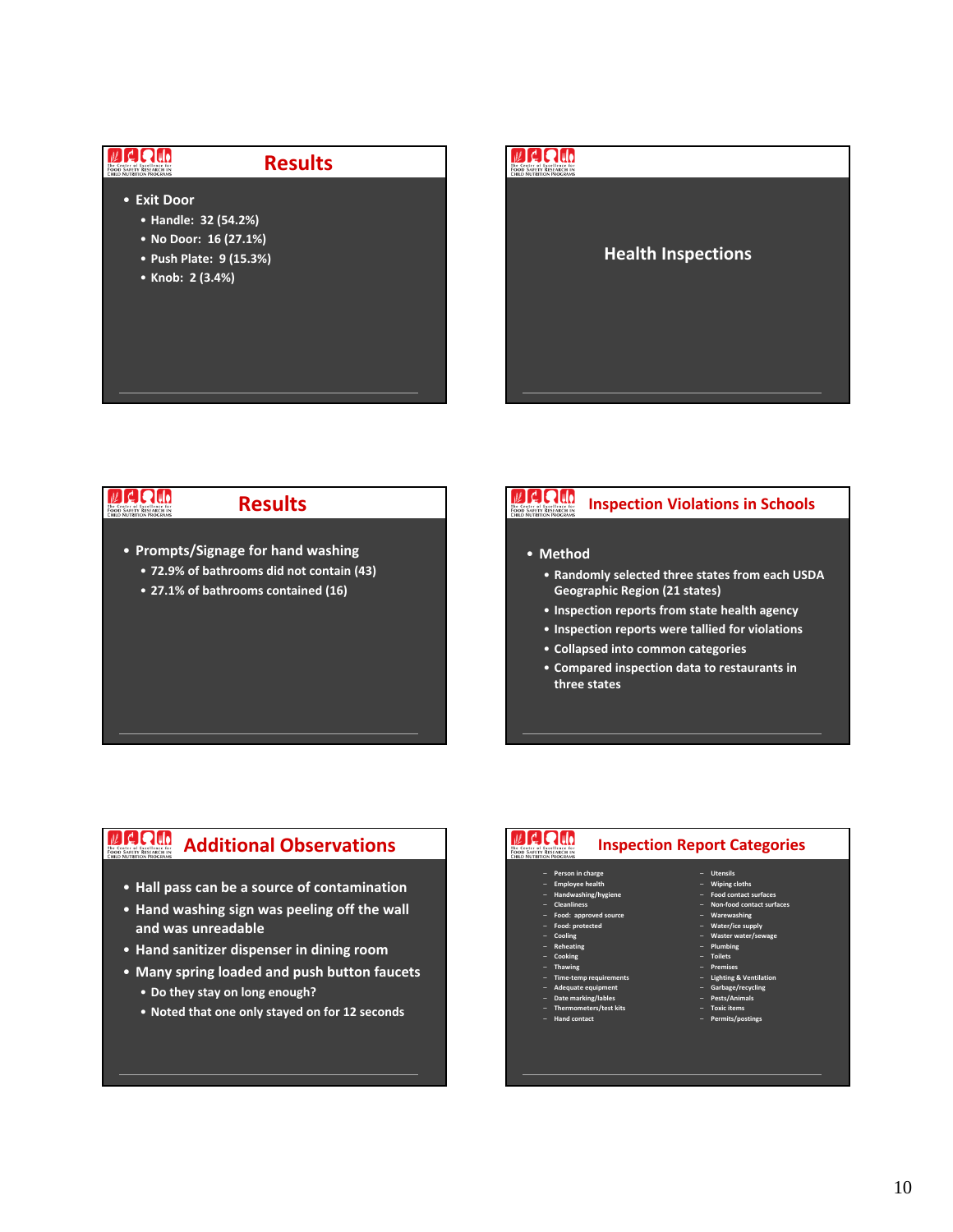



#### $\n **u c u v**$ **Inspections in Schools** The Center of Excellence for<br>FOOD SAFETY RESEARCH IN<br>CHILD NUTRITION PROCRAMS

- **Results**
	- **Top five observed violations**
		- **1. Premises (walls, floors, ceilings) & equipment**
		- **2. Non‐food contact surfaces**
		- **3. Food protected from contamination**
		- **4. Warewashing (manual/mechanical)**
		- **5. Food contact surfaces**

#### $U$ **C** Quo **Inspections in Schools** The Center of Excellence for<br>FOOD SAFETY RESEARCH IN:<br>Cuito Nutrotton Boogh Life

- **Least observed (<300 violations)**
	- **Reheating, 63 violations**
	- **Cooking, 70 violations**
	- **Thawing, 174 violations**
	- **Employee health, 183 violations**
	- **Cooling, 261 violations**

# **Inspections in Schools**

### • **Top five**

- **1. Premises (walls, floors, ceilings) & equipment** – **8,915 violations, average 425 per state**
- **2. Non‐food contact surfaces**
	- **3,230 violations, average 170 per state**

| <b>Schools vs. Restaurants</b><br><b>ILD NUTRITION PROGRAMS</b> |                      |  |  |
|-----------------------------------------------------------------|----------------------|--|--|
|                                                                 |                      |  |  |
| Schools %                                                       | <b>Restaurants %</b> |  |  |
| 31.7                                                            | 68.2                 |  |  |
| 11.5                                                            | 37.5                 |  |  |
| 11.1                                                            | 32.7                 |  |  |
| 8.7                                                             | 39.5                 |  |  |
| 7.7                                                             | 16.7                 |  |  |
|                                                                 |                      |  |  |